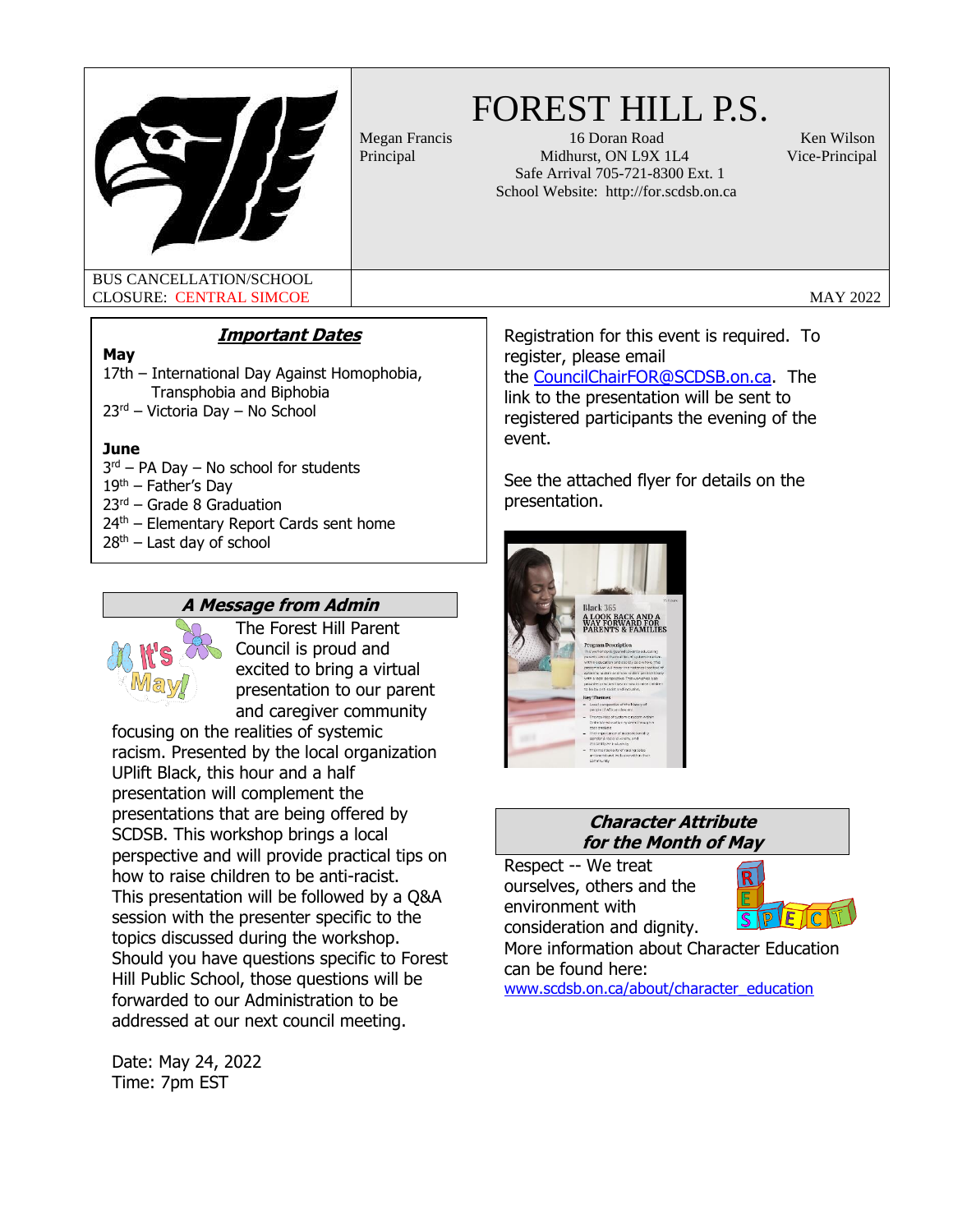# **Kindergarten registration for September 2022 is open!**

Kindergarten is the beginning of a wonderful journey of learning, and we want your child to begin their journey in a SCDSB school! Do you have a child who is turning four in 2022? If so, we invite you to register your child for kindergarten. To register online or for more information visit: scdsb.on.ca /kindergarten.

# **Kindergarten Entrance 2022**



Senior Kindergarten students are to begin school on Tuesday, September 6<sup>th</sup>, 2022, and will attend continuously from this time. All Junior Kindergarten

students are to begin school on Thursday, September 8<sup>th</sup>, 2022.

### **Welcome to Kindergarten**

Do you have a child entering kindergarten in September 2022? If so, you and your child are invited to join us in person on Thursday,



May  $19<sup>th</sup>$  at 4:00 p.m. for an engaging introduction to the "World of Kindergarten".

# **SCDSB schools continue to be maskfriendly environments**

Students from Kindergarten to Grade 12, staff and visitors are no longer required to wear masks in schools, school board offices and on student transportation. SCDSB schools continue to be mask-friendly environments. Masks remain available to students and staff who choose to continue to wear them while in schools. Please encourage your child(ren) to be respectful and understanding of everyone's choice with respect to masking so that SCDSB schools remain the safe, inclusive and welcoming teaching and learning environments they are meant to be for all.

There are still some situations where masks are to be worn. Examples include:

- When traveling outside of Canada masks are to be worn for 14 days upon return.
- After testing positive for COVID-19 masks are to be worn on days 6 through 10 following a five-day isolation period.

For more information visit the Simcoe Muskoka District Health Unit website at [simcoemuskokahealth.ca](https://www.simcoemuskokahealth.org/Topics/COVID-19#b6072a60-b91e-4df5-8d91-63624e9f24ea)

# **Keep connected with our school and with the SCDSB**

It's important to get accurate information about what's going on at your school and at the Simcoe County District School Board (SCDSB). Here are some ways to do that:

-Subscribe to our school's website by visiting the 'What's New' section at http://for.scdsb.on.ca. You can sign up to receive emails about school news updates and information during emergency situations. It's easy to subscribe – visit our website and click the 'Subscribe' link at the very top of the page. Provide your email and click 'Subscribe'; a message will be sent to your inbox with a link to click to confirm that you want to subscribe. You can unsubscribe at any time using the link at the bottom of each email.

-Sign up to receive SCDSB media releases by clicking the 'Subscribe' button at [www.scdsb.on.ca.](http://www.scdsb.on.ca/)Follow the SCDSB on Twitter (@SCDSB\_Schools), Facebook (facebook.com/SCDSB) and Instagram (instagram.com/scdsb).

#### **Registration is now open for the SCDSB's elementary Virtual Learning Program for the 2022-2023 school year**

Planning is underway for September 2022, including the opportunity for families to register their child(ren) for the SCDSB's elementary Virtual Learning Program. The SCDSB's elementary Virtual Learning Program will be available to students in kindergarten to Grade 8 for the 2022-2023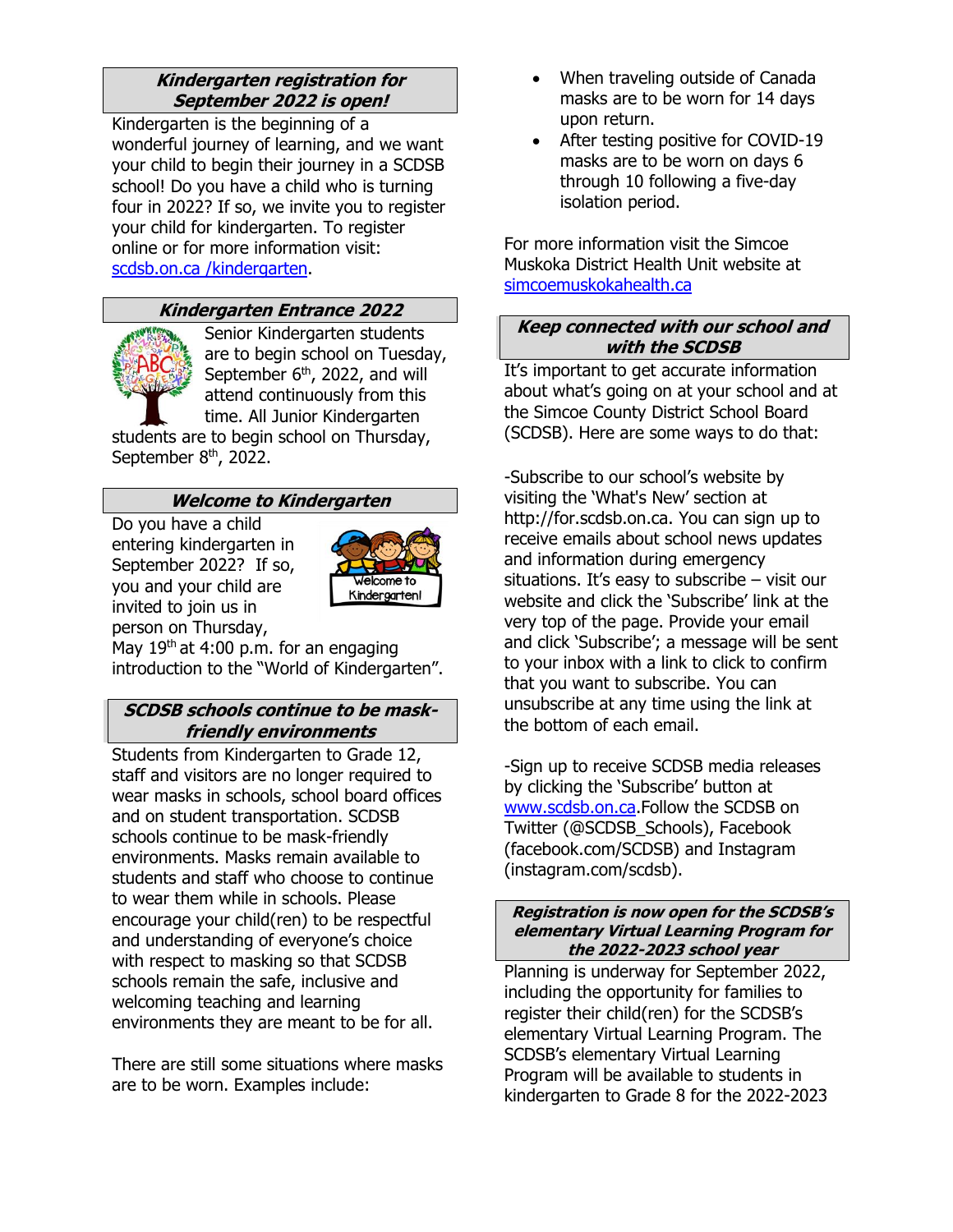school year. Families who choose to have their child(ren) learn virtually will be provided with 300 minutes per day of synchronous learning, taught by a qualified SCDSB teacher and supported by education support staff, including educational assistants, as appropriate.

Register by May 6, 2022, to secure a space in the elementary Virtual Learning Program for your child(ren) in 2022-

2023. Registrations received after May 6 will only be considered based on available space. For more information and to register, visit

scdsb.on.ca/elementary/planning for schoo [l/virtual\\_learning\\_program.](http://www.scdsb.on.ca/elementary/planning_for_school/virtual_learning_program)

#### **Parent/guardian school climate survey**

In April 2022, the SCDSB administered the school climate survey for students in Grades 4 to 12. Between May 2 and May 27, the SCDSB invites parents/guardians of elementary and secondary students to participate in the 2021-2022 SCDSB School Climate Survey for parents/guardians. The online survey is completely anonymous and confidential. Participants will not be asked to provide their name or other identifying information.

Similar to previous SCDSB school climate surveys, the questions will cover a range of topics, such as the overall tone of the school, school safety, student well-being and belonging.

Parents/guardians will receive a link to the climate survey via the email on file at their children's school, or can access the survey through the SCDSB website at [scdsb.on.ca/about/goals\\_reporting/school\\_climate.](http://www.scdsb.on.ca/about/goals_reporting/school_climate)

Questions can be directed to [schoolclimate@scdsb.on.ca.](mailto:schoolclimate@scdsb.on.ca)

#### **Register now for summer child care**

Child care programs for children in Kindergarten to Grade 6 are provided by independent, third-party child care

operators in some SCDSB schools. To support your child care needs, some operators offer child care over the summer holidays. Registration in advance is required. Please contact the child care operator directly to discuss fees and to register. More information and contact numbers can be found at scdsb.on.ca/elementary/planning for sch [ool/childcare\\_before\\_after](https://scdsb.on.ca/elementary/planning_for_school/childcare_before_after)

#### **Join us! A learning series for parents/guardians**

Mental health and well-being continues to be a key strategic priority within the SCDSB. We are pleased to be part of a three-year partnership with Pine River Institute (PRI). The Centre for Family Initiatives at Pine River Institute (CFI@PRI) will provide several multi-part learning series focused on student mental health and well-being to SCDSB families, staff and within the SCDSB's broader school communities.

There is an upcoming webinar in the learning series specifically planned for parents and guardians during this school year.

May 19 Understanding addiction and addictive behaviours

We hope you save this date in your calendar and join us for this learning opportunity. For more information and to register, please visit the mental health and well-being page on the SCDSB website: [https://bit.ly/3jGaC74.](https://can01.safelinks.protection.outlook.com/?url=https%3A%2F%2Fbit.ly%2F3jGaC74&data=04%7C01%7Cafarrell%40scdsb.on.ca%7Cec4ecedd6fe14e8d9f3708d999468884%7C573d7e64d5434fd8b3da0c64adc4eb35%7C1%7C0%7C637709350472482142%7CUnknown%7CTWFpbGZsb3d8eyJWIjoiMC4wLjAwMDAiLCJQIjoiV2luMzIiLCJBTiI6Ik1haWwiLCJXVCI6Mn0%3D%7C1000&sdata=gRQeln4fMgkvZPyGjrguRKa5cqk6yDqM%2B67RPLY4MMU%3D&reserved=0)

Pine River Institute is a live-in treatment centre and outdoor leadership experience for youth aged 13 to 19 struggling with addictive behaviours and often other mental health issues. Combining therapy with a fully accredited education program, PRI reinforces the healthy life skills required for a successful future. CFI@PRI extends PRI's knowledge, experience and evidence-informed treatment approach to families and care providers in the community to support youth mental wellness and prevent the need for more intensive